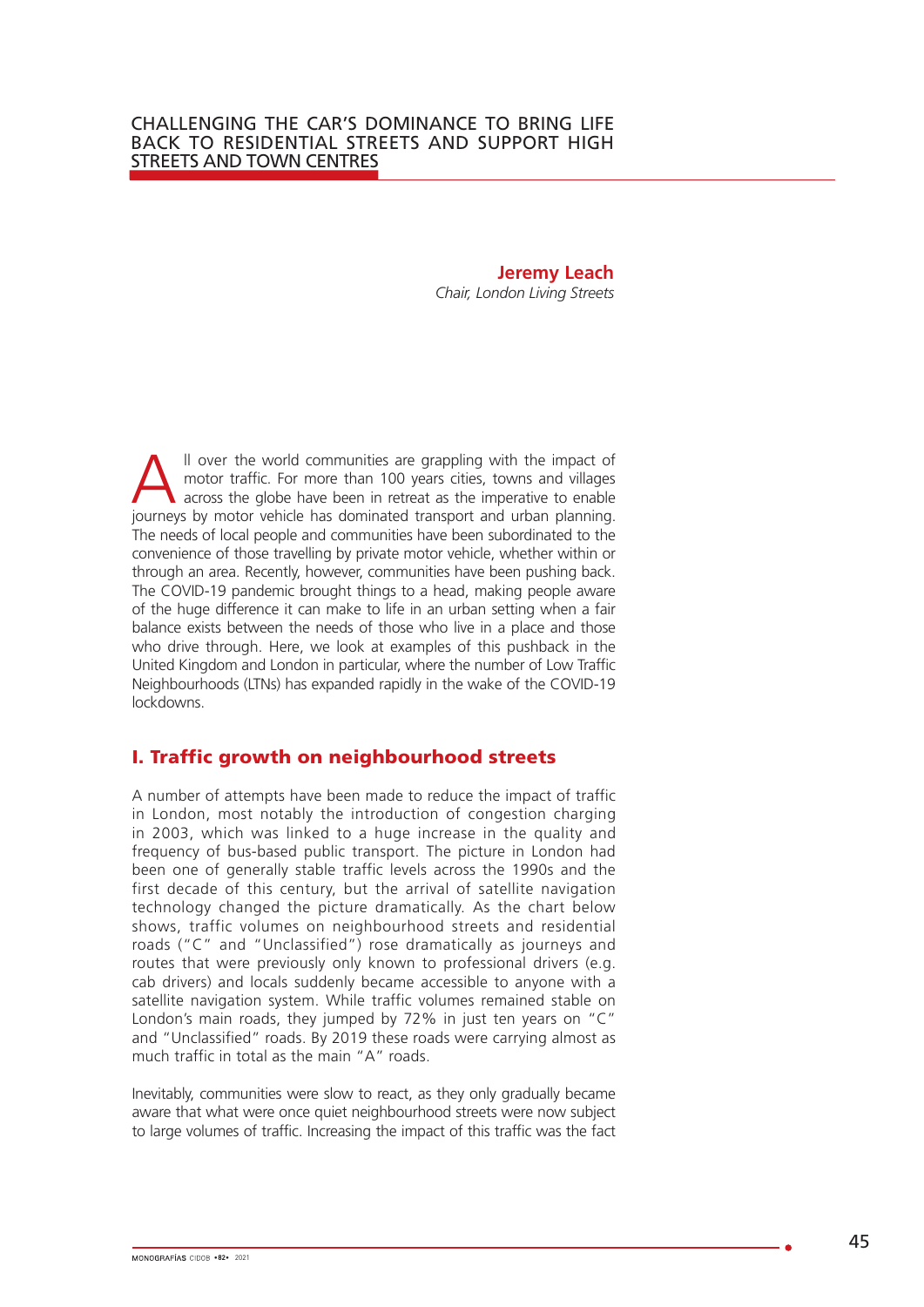that it was no longer just local people driving around the area. Now it was often people in a hurry seeking to shave seconds off their journey with little or no concern for the impact of speed on the neighbourhoods they passed through.

The COVID-19 pandemic brought things to a head, making people aware of the huge difference it can make to life in an urban setting when a fair balance exists between the needs of those who live in a place and those who drive through.



#### II. The origins of the Low Traffic Neighbourhoods (LTNs)

By 2013 the impact of all this extra traffic was beginning to dawn and communities were starting to respond. LTNs were born out of the Mayor of London's *Vision for Cycling* and the proposals to create three "mini-Hollands" in outer London boroughs.<sup>1</sup> In Waltham Forest, the development of an initial LTN around Walthamstow Village experimented with removing through traffic from the area. The principle behind an LTN is to remove through traffic by introducing barriers (e.g. bollards, planters or camera-enforced closures) while still allowing all vehicles to access any location (even though the journey to them may sometimes be a little less direct). Everyone is still able to reach their home or business by motor vehicle, but it is no longer possible to drive through. Although initially controversial, this programme was implemented successfully through a combination of strong political will, communities seeing huge benefits from the changes and a body of research showing that people were walking and cycling more,<sup>2</sup> becoming more active and less reliant on their cars. This research also found that overall traffic was not displaced to surrounding main roads or adjacent neighbourhoods.

## III. Creating LTNs: the essentials

- https://www.london.gov.uk/sites/ default/files/cycling\_vision\_gla\_ template\_final.pdf https://doi
- org/10.32866/001c.17128

So, what are the main ingredients of a Low Traffic Neighbourhood? Ideally it should be about 1 km² to ensure the distances to the boundary roads are not too great. Two other key indicators of likely success are the density of the area and levels of car ownership. In densely inhabited areas, distances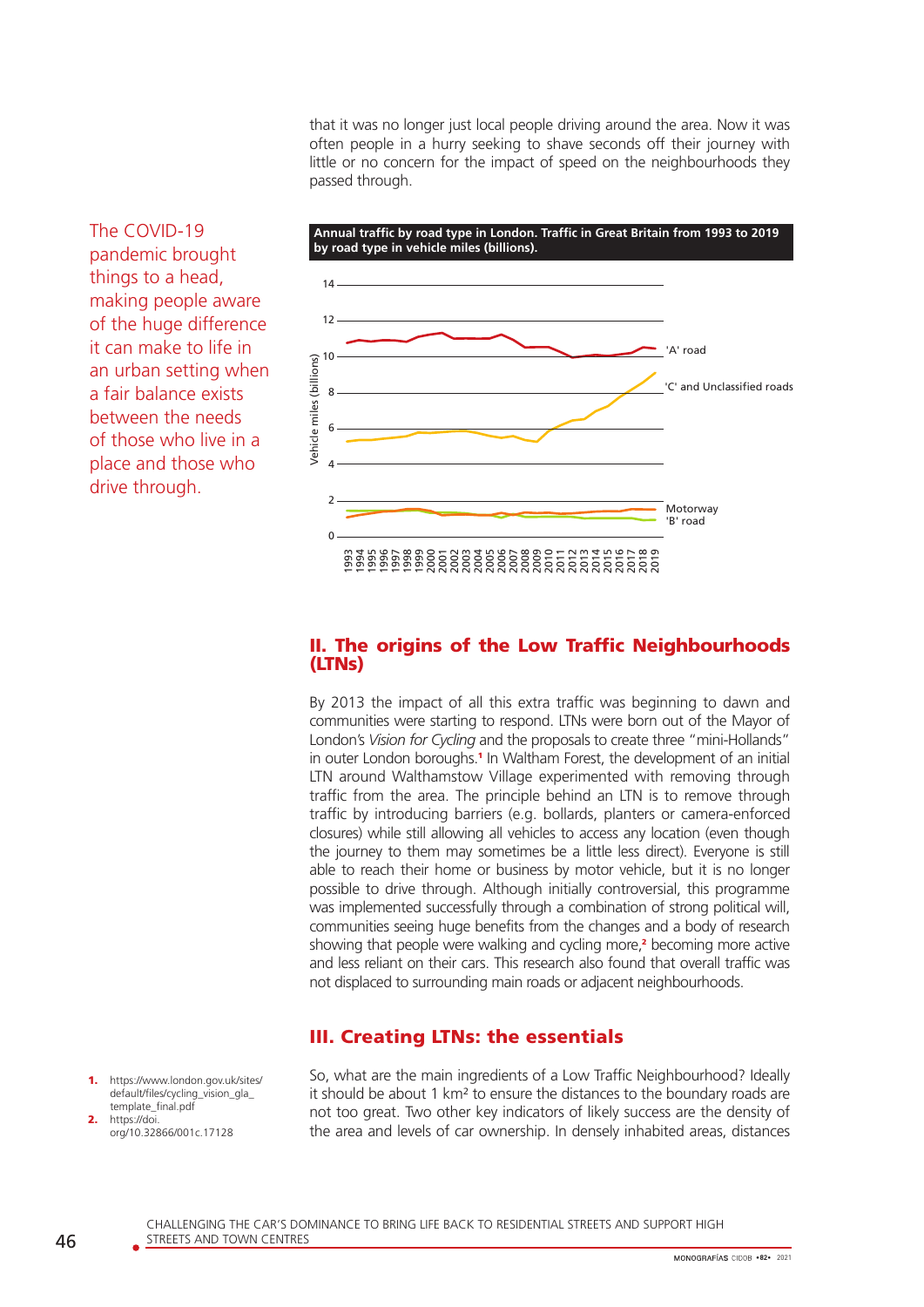to local shops and other amenities will tend to be short and therefore easier to walk or cycle. Lower levels of car ownership mean the improvements to the walking and cycling environment that the LTN offers immediately benefit a greater proportion of the local community. Transport for London (TfL) set out the interplay of these different factors well in its June 2020 *Strategic Neighbourhood Analysis*. 3

As the first lockdown ended in summer 2020, LTNs were introduced at pace with many of the 33 London boroughs keen to protect the gains that communities had seen due to the huge falls in traffic of the previous three months. Instead of a full consultation process, the LTNs were introduced using emergency traffic orders. While this fast introduction helped many to retain the benefits of a low traffic environment, it left others feeling that they had not been consulted and that these changes were being imposed on them.

Ideally, the process of developing and implementing LTNs would follow that developed in Waltham Forest, which goes something like this. Step one is to identify an appropriate area for a LTN in terms of size and setting the boundary roads. A number of London boroughs have mapped their whole borough in terms of all potential LTNs, and the strategic analysis by TfL breaks up London into an array of potential LTNs. Once we have an idea of the area, the next step is to find out what issues residents, workers and visitors face in relation to travel within that area. Platforms such as Commonplace and Placebuilder from The Future Fox can be useful at this stage, with people able to pop ideas and issues onto an online map. This should of course be supplemented wherever possible with face-to-face engagement with local people. With the information gathered from this we move onto stage three, where initial designs for the LTN can be developed. These can then be tested and improved through engagement and consultation with local people. Once changes have been made to these designs to incorporate feedback, it is time to move on to implementation followed by monitoring and further adjustments based on what does and doesn't work.

### IV. The impact of LTNs

What have we learned about the impact of LTNs from those introduced in Waltham Forest since 2015 and those implemented in response to the pandemic? Significant formal research has been undertaken on the Waltham Forest schemes. The impact of the more recent initiatives introduced in 2020 has been made less clear by the fluctuations in traffic volumes that have resulted from lockdowns coupled, especially in London, with the huge fall in public transport usage.

However, it looks like we can say the following with some certainty:<sup>4</sup>

**• People walk and cycle more.** As Waltham Forest's first LTNs were implemented in 2015, there has been time to study them in detail. Residents within an LTN walked 115 minutes more per week and cycled 20 minutes more. More recently, Lambeth found that cycling increased by 51% within the Railton LTN and 32% across the area. Additionally, cycling increased by 65% and 84% on Railton Road and Shakespeare Road, two through roads that are now filtered.

The principle behind an LTN is to remove through traffic by introducing barriers while still allowing all vehicles to access any location.

3. content.tfl.gov.uk/ lsp-app-six-b-strategicneighbourhoods-analysis-v1.pdf

4. The following conclusions and data are drawn from: https://www. betterstreetsforsouthwark.org.uk/ all-about-ltns/#WalkCycleMore